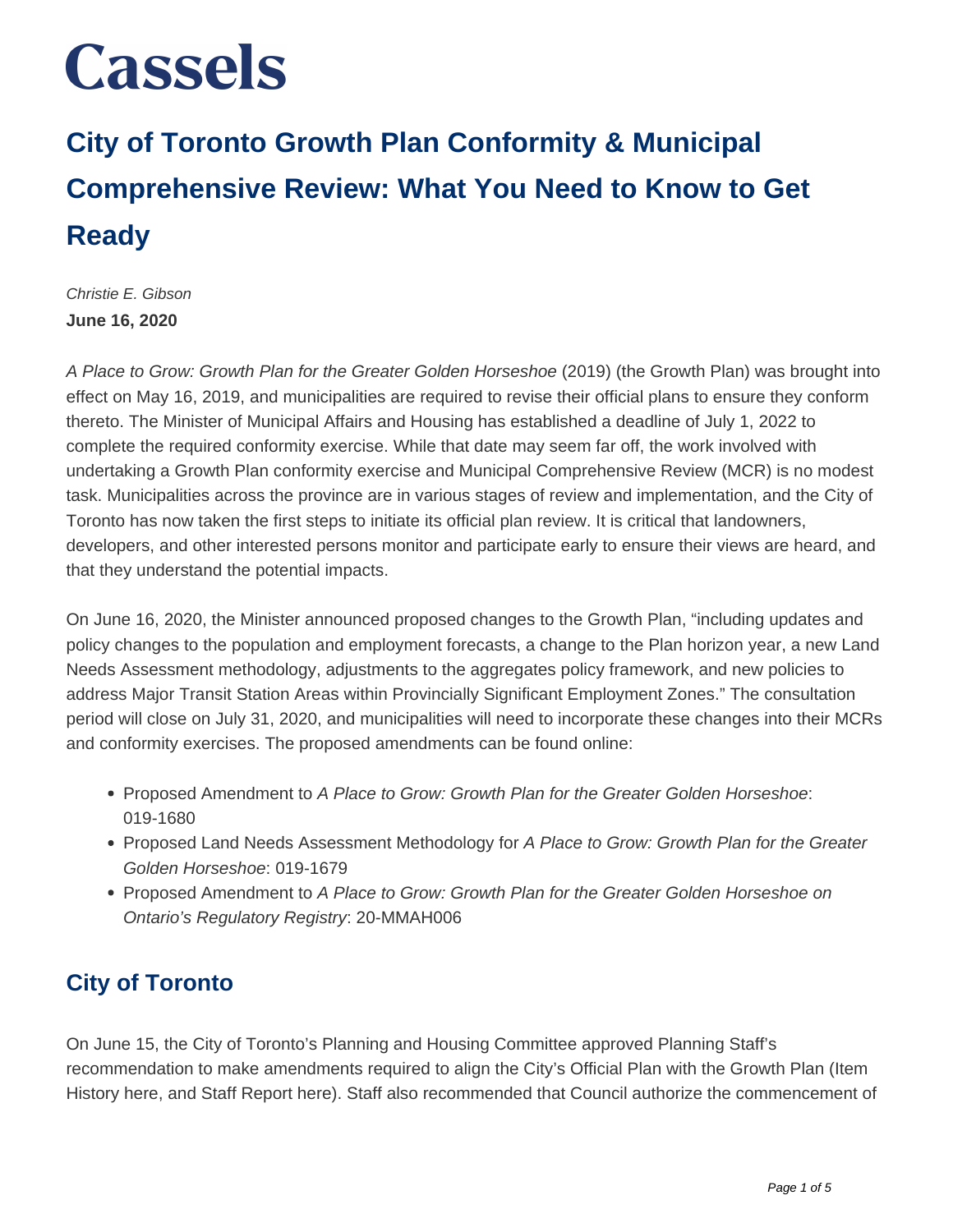the City's next MCR on August 4, 2020.

The Growth Plan requirements for MCRs fall into four thematic categories: managing forecasted growth through intensification, protecting employment lands, considering requests to convert employment areas, and updating environmental policies. The Staff Report outlines Planning Staff's proposed approach in its MCR with respect to each of these themes, and the highlights are summarized below. There may be changes required to the City's intended approach in order to conform to the revised Growth Plan.

#### **Major Transit Station Areas**

MTSAs are defined in the Growth Plan as areas within an approximate 500-800 metre radius of a transit station and representing a 10-minute walk. The Growth Plan prescribes minimum density targets for MTSA's as follows:

- 200 residents and jobs per hectare for subways
- 160 residents and jobs per hectare for light rail transit
- 150 residents and jobs for GO Transit rail

As part of the MCR, the City is required to individually delineate the boundaries for the 180+ MTSA within the City and to demonstrate that each MTSA is planned for the established minimum target. The City will perform local area studies to inform MTSA delineation where necessary, but also rely upon recently completed planning studies in an effort to avoid duplicating work. The Keele – St. Clair study has been expedited in order to support MTSA delineation in that area.

Delineated Protected MTSAs (PMTSA) are intended to form a subset of all 180+ MTSAs that the City delineates before the MCR is concluded. Those MTSAs prioritized for PMTSA candidacy are those enabling Transit Oriented Development, facilitating larger scale revitalization, implementing inclusionary zoning, and building upon recently completed planning studies where significant detailed work has been conducted. Two PMTSAs are already being advanced following the completion of the Keele-Finch study.

Attachment 2 to the report, sets out the recommended prioritization of delineation of each MTSA, which follows the phasing structure as follows:

- Phase 1 (approximately 40 MTSAs) do not require local area studies, but do require that the station area already meets or exceeds the required minimum density targets and inclusionary zoning can be applied.
- Phase 2 (approximately 65 MTSAs) Council may request the Minister to approve a lower density target. Any MTSA where a planning study has recently been completed or is nearing completion will be considered for designation as a PMTSA.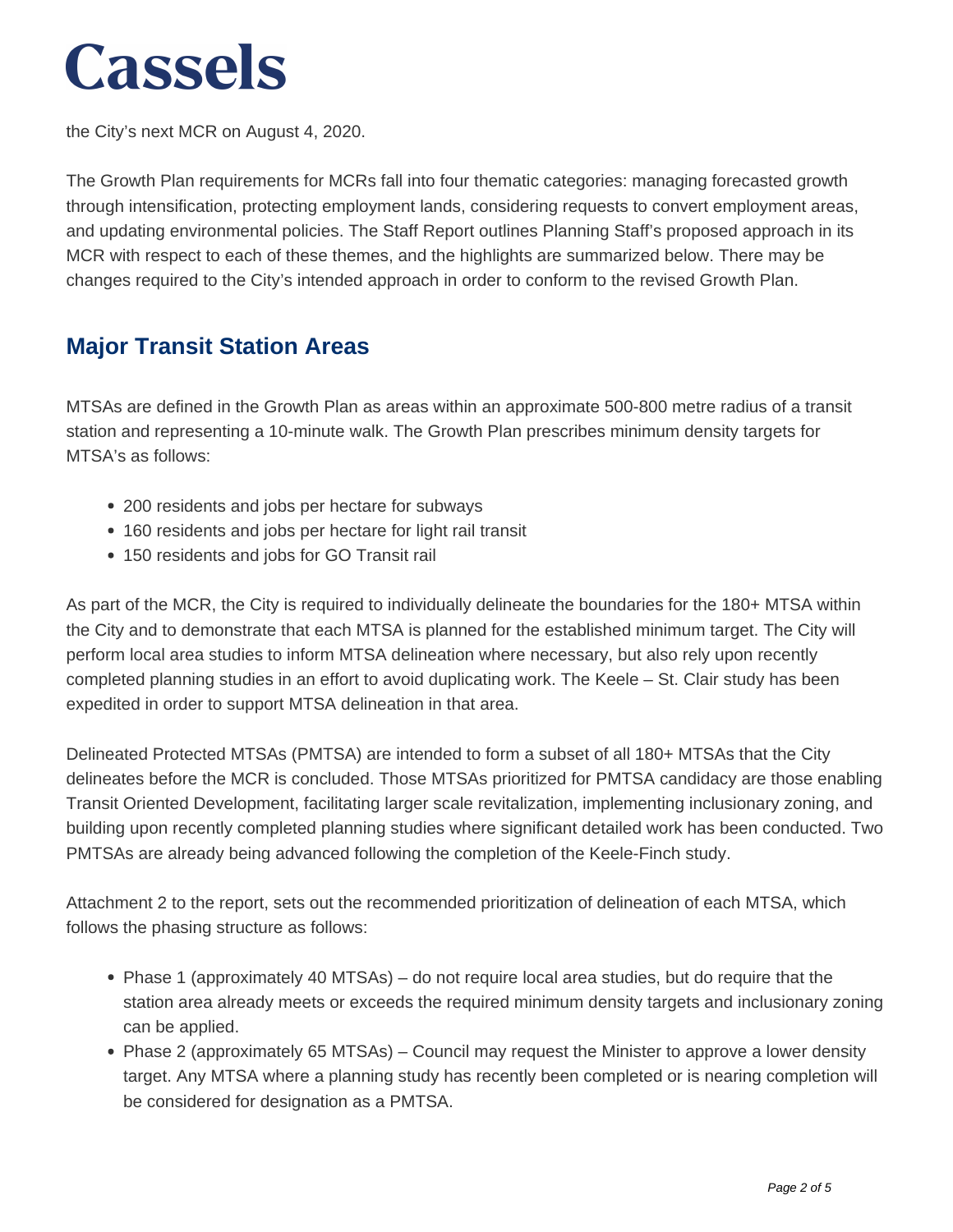- Phase 3 (approximately 50 MTSAs) require local area studies to demonstrate how the minimum density targets will be planned for.
- Additional MTSAs (approximately 25) do not yet have approved Environmental Assessments, but work is underway.

The following plan from the Staff Report denotes the proposed MTSA prioritization:



### **Inclusionary Zoning**

This affordable housing tool is being prioritized for incorporation into each MTSA that is located in a strong or moderate market, as classified by the City. Strong market areas are "more easily able to absorb the impact of inclusionary zoning requirements, with only marginal impacts on land value." Moderate market areas are those that do not meet the test for a strong market, but are still areas where significant new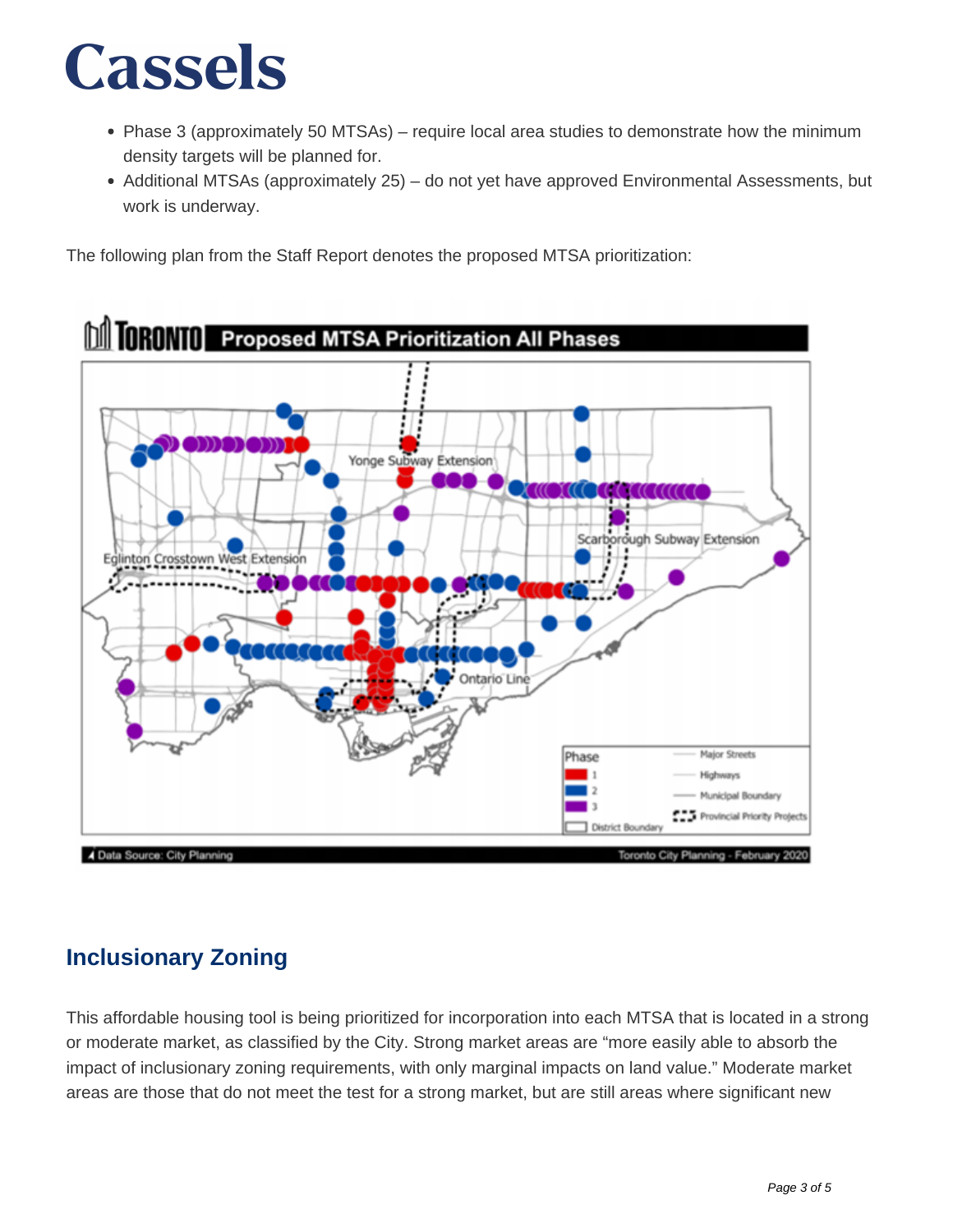development is being supported.

#### **Urban Growth Centres**

Toronto's five Urban Growth Centres (UGC) each must be planned to achieve a minimum of 400 residents and jobs per hectare by 2031. All five UGCs already have secondary plans in place, two of which (Downtown and Yonge-Eglinton) were recently updated. Planning for focused reviews of the other three (North York Centre, Scarborough Centre, and Etobicoke Centre) are under way, and these will inform the delineation and density calculations for the related MTSAs.

#### **Other Strategic Growth Areas**

Strategic Growth Areas (SGA) can take many forms, including UGCs, MTSAs, and City Avenues. The Growth Plan allows municipalities to optionally delineate SGAs and assign densities to them as part of the MCR. While the City has not yet identified SGAs requiring delineation, it will monitor the need through the MCR process.

#### **Land Needs Assessment**

Staff are proposing to perform a Land Needs Assessment to determine the quantity of land required to accommodate forecasted growth through 2041. Through this, Staff will project population and employment forecasts across the City.

#### **Conversion Requests**

Staff have proposed an MCR commencement date of August 4, 2020, allowing Staff to start receiving formal requests this summer to convert lands designated Core Employment Areas or General Employment Areas to non-employment uses. During the previous MCR (resulting in Official Plan Amendment 231, still under appeal at the Local Planning Appeal Tribunal), the City received over 140 requests for conversion. Staff have recommended a set of standard policies for conversion and removal (see Attachment 3 to the Staff Report), and have recommended that the Chief Planner review options on introducing a fee associated with reviewing conversion requests.

#### **Environmental Policies**